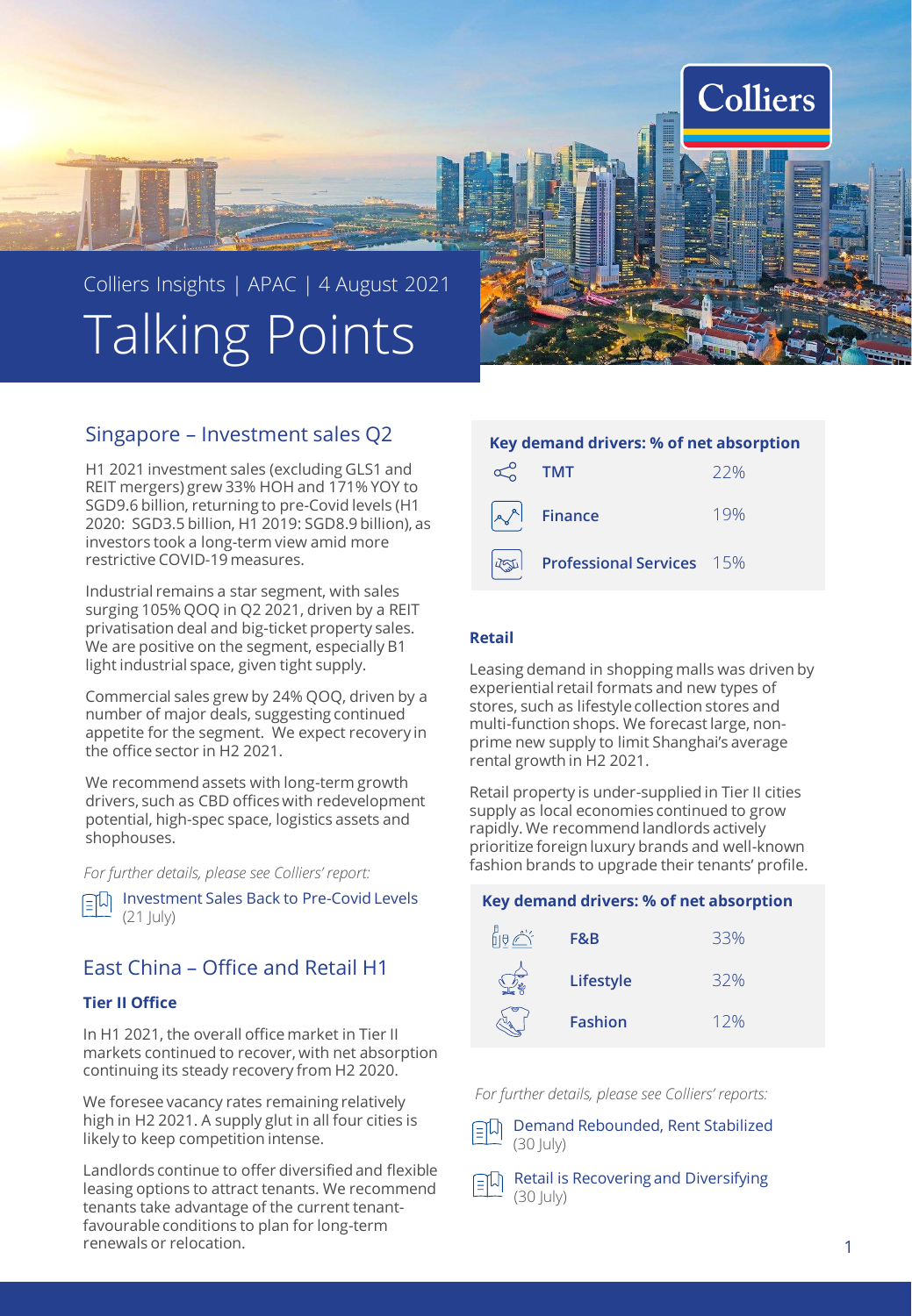# Taiwan – Office Q2

Rents increased in Q2 2021 though the vacancy rate rose due to the new supply and some tenants downsizing.

COVID-19 is refining the workplace in Taiwan, and occupiers are gradually adopting a more activitybased working (ABW) office design. With technology supporting the ability to work remotely, occupiers are planning strategies to offer workspace beyond a single location. With the lack of large contiguous spaces and increased workplace efficiency, we recommend a hub-andspoke model or decentralization.

*For further details, please see Colliers' report:*

**Local Covid Outbreak Slows Leasing** [Activities; Sentiment for Future Rental](https://www.colliers.com/en-tw/research/2q-2021-taiwan-office)  Growth is Limited (22 July)

# Philippines – Office, Residential, Hotel and Industrial Q2

## **Office**

We believe that office market recovery will primarily hinge on vaccination progress and the further easing of the reopened economy.

We encourage landlords and tenants to:

- Determine the optimal level of split operations and execute on these plans for a safer working environment
- Implement flight-to-value and flight-to-quality measures
- Explore fully fitted and flexible workspaces for tenants' immediate space requirements

### **Industrial**

We believe that the industrial sector will thrive beyond 2021 as we see recovery in both local and global demand sustaining the growth of e-commerce, domestic manufacturing and the export sectors.

We encourage developers to consider divesting industrial assets into their respective REIT vehicles; expand cold storage assets; modernize warehouses; monitor the demand for built-to-suit facilities; and continuously monitor government incentives for firms bridging the supply gap for cold chain assets, which may include tax breaks.

## **Residential**

We expect recovery in residential take up in 2022 on the back of a rebound in office leasing; macroeconomic recovery; sustained remittances from Filipinos working abroad; competitive mortgage rates; and a pickup in business and

consumer sentiment. An accelerated vaccination programme across the Philippines should support these factors and encourage more businesses to reopen and expand.

Aside from lining up more launches to maximize pent-up demand, developers should be aggressive in utilizing online platforms and improving amenities by incorporating co-working spaces to cater to the market's discerning preferences.

### **Hotel**

We expect office demand to improve in H2 2021, as the leasing demand from mainland finance occupiers should further pick up, particularly in iconic buildings such as IFC and ICC.

We recommend occupiers to look for buildings in core locations managed by premium landlords, given the current attractive rentals as flight-forquality will likely be an emerging trend in H2 2021.

*For further details, please see Colliers' report:*

[Property Market Report | Q2 2021](https://www.colliers.com/en-ph/research/colliers-quarterly-property-market-report-q2-2021-philippines) (30 July)

# Australia – Logistics

The Australian industrial and logistics sector is entering a new era as warehouse demand reaches record highs. In response to changing consumer preferences, space requirements have evolved substantially and will continue to do so as occupiers embrace automation and technology solutions within their warehouse space.

Structural changes such as demographic and consumer preferences, e-commerce, supply chain optimisation and automation have fuelled growth in industrial and logistics demand over the past decade. In addition, the manufacturing sector in Australia has been brought back into the spotlight and warehouse demand from certain subsectors including food and pharmaceutical has grown considerably.

Going forward, these factors will continue to be a driving force on demand levels with the sector being on the cusp of a new era as e-commerce and automation adoption drives significant tenant commitments in most markets. E-commerce and the retail sector more broadly are expected to have a larger bearing on demand levels over the next five years when compared to the past five years as occupiers move towards automation and invest in their online store platforms.

*For further details, please see Colliers' report:*

[The Future of Logistics Demand](https://www.colliers.com.au/en-au/research/the-new-normal-the-future-of-logistics-demand) – 印 The New Normal (Part One) (22 July)